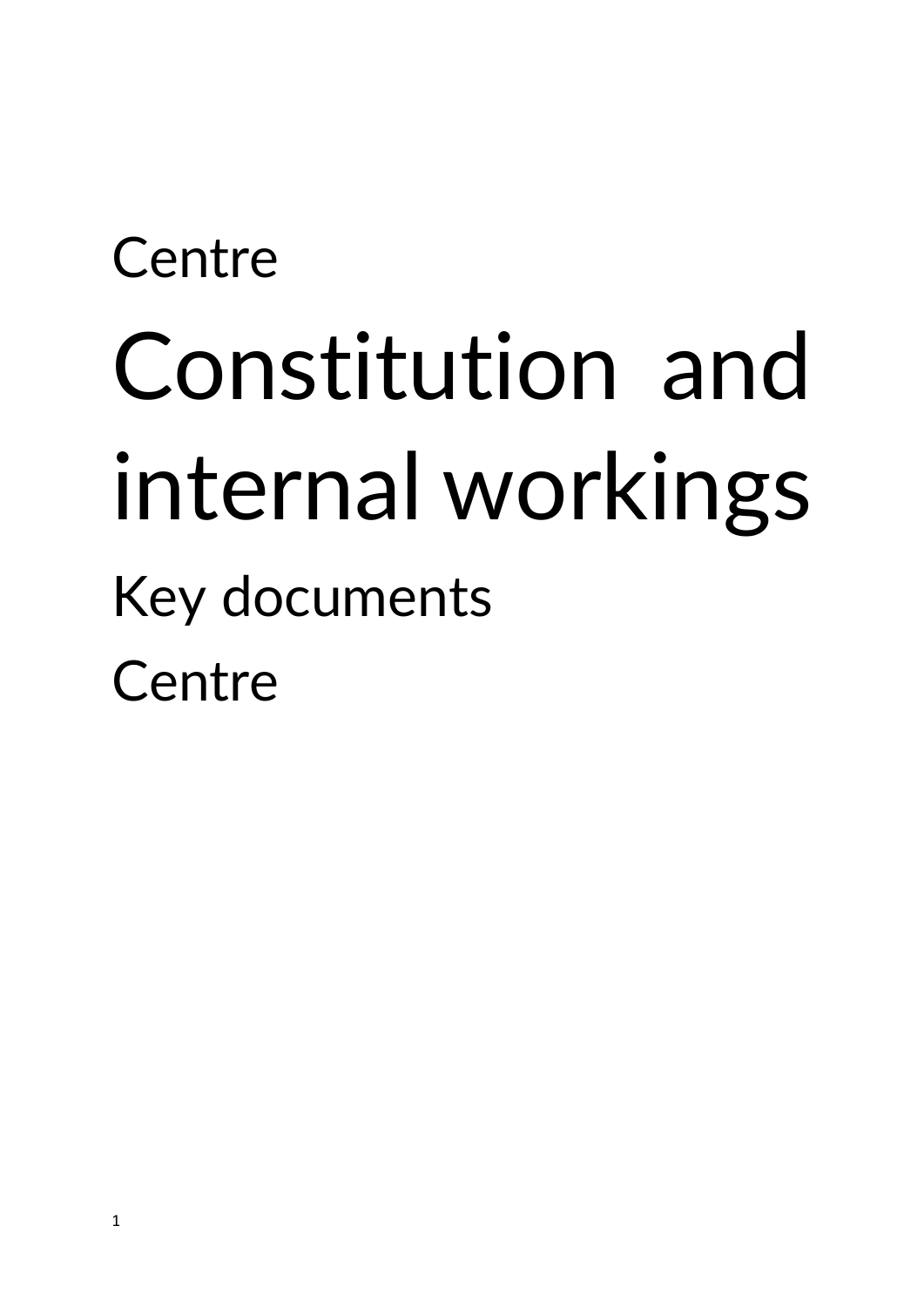**Date these procedures came into effect:** 31/12/2021

**Date these procedures must be updated by:** 01/01/2023

**Written by:** Torrin Wilkins.

**This document sets out:** how our organisation works. It covers: our core aims, voting on policy within the organisation, the responsibilities for people who hold roles within Centre and the accountability of these individuals.

**Preamble.** Centre is a cross party think tank and pressure group. We support what has become known as the 'Nordic model', 'Nordic capitalism' or 'Nordic Social Democracy'. We see the Nordic model as one that fits into the centrist approach to politics, namely combining strong public services with a free market economy.

**Name and Slogan.** The name of this group is "Centre" and the slogan for the group is "Working together".

## **Objectives:**

- To publish new material and to inform political debate.
- To generate new policy ideas and spread awareness of them.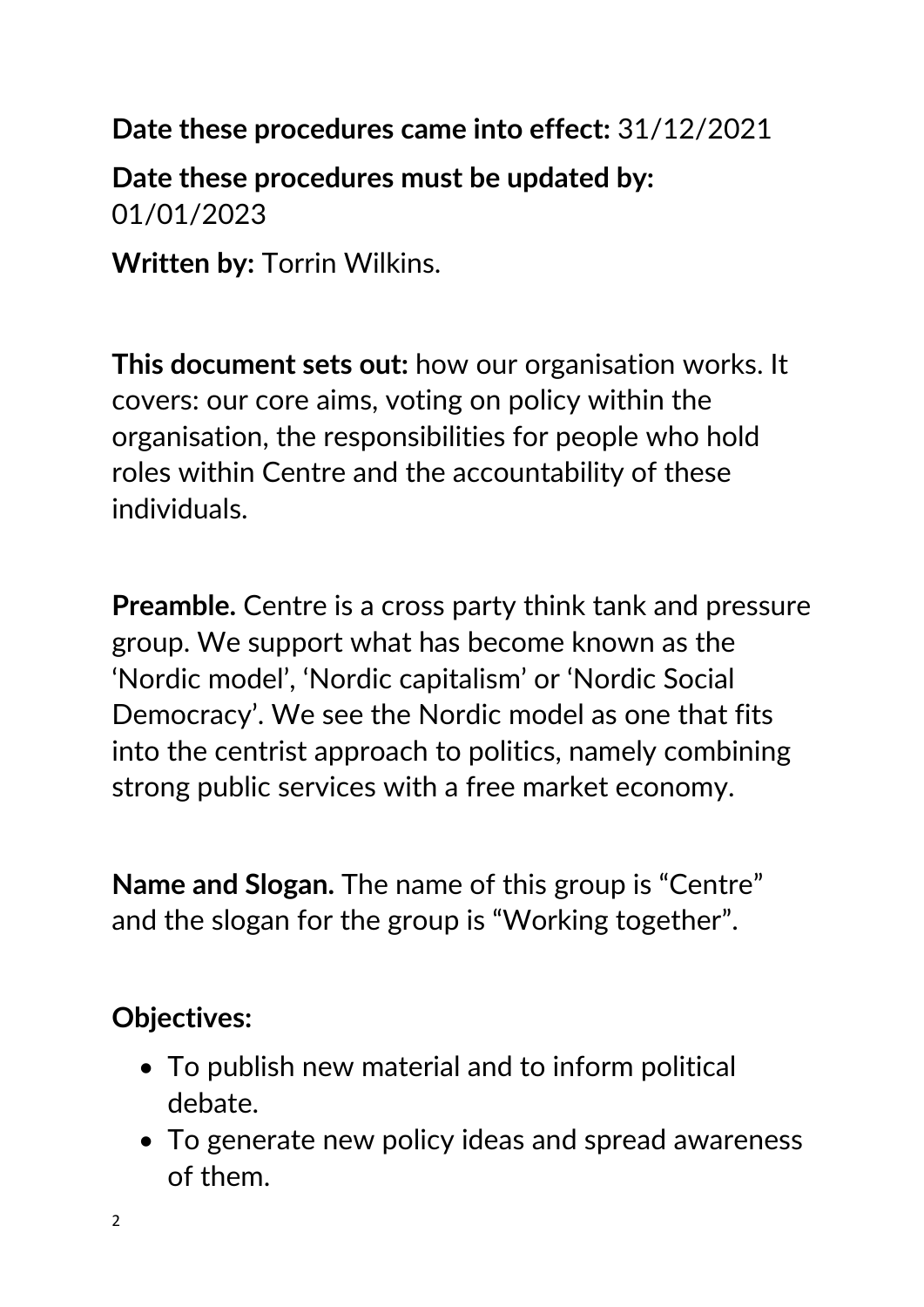- To provide a forum for those who agree with centrist politics.
- To reach out to those on the left and right of politics with policies we agree on.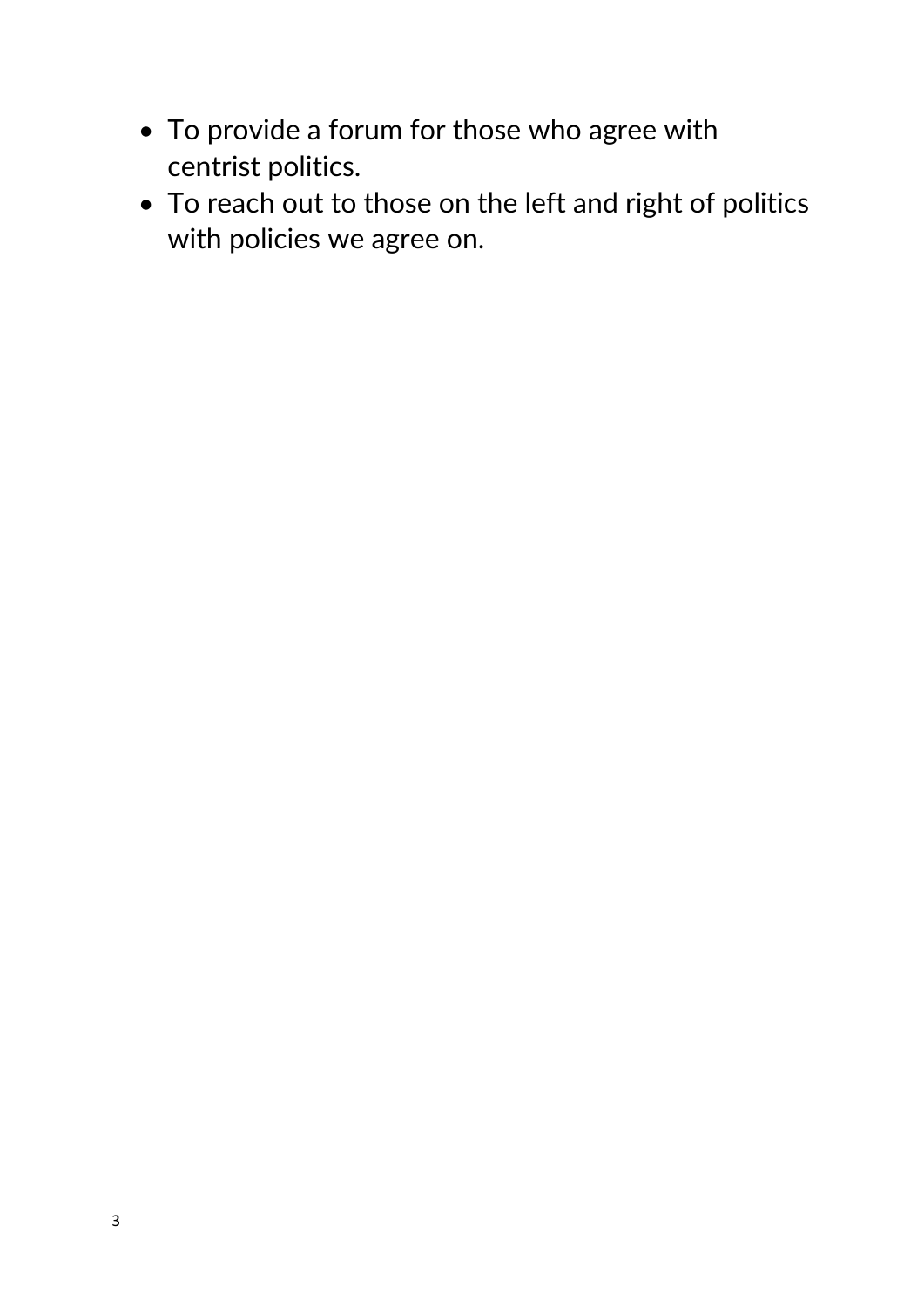# Voting procedures:

# **Proposal:**

New policies can be proposed by any one of the following: a regional branch, two members of the Centre team, the student wing, regional student branch or 30 members of Centre. Policy proposals must be costed if they are a large-scale policy and then sent through our policy forum.

# **Debate:**

The Director is the broker and tries to reach a unanimous decision on policies within the group. Regional chairs and the spokespeople affected by the policy or paper would also have the chance to raise any concerns specific to their area.

# **Vote:**

The Administration, Spokespeople and Regional/State Chairs each have one vote. For policies to pass they need a simple majority (50% +1)

# **Adoption:**

If a vote is taken, this will be specified within the "our aims" document. Whilst the organisation holds positions, each member can express their personal opinions.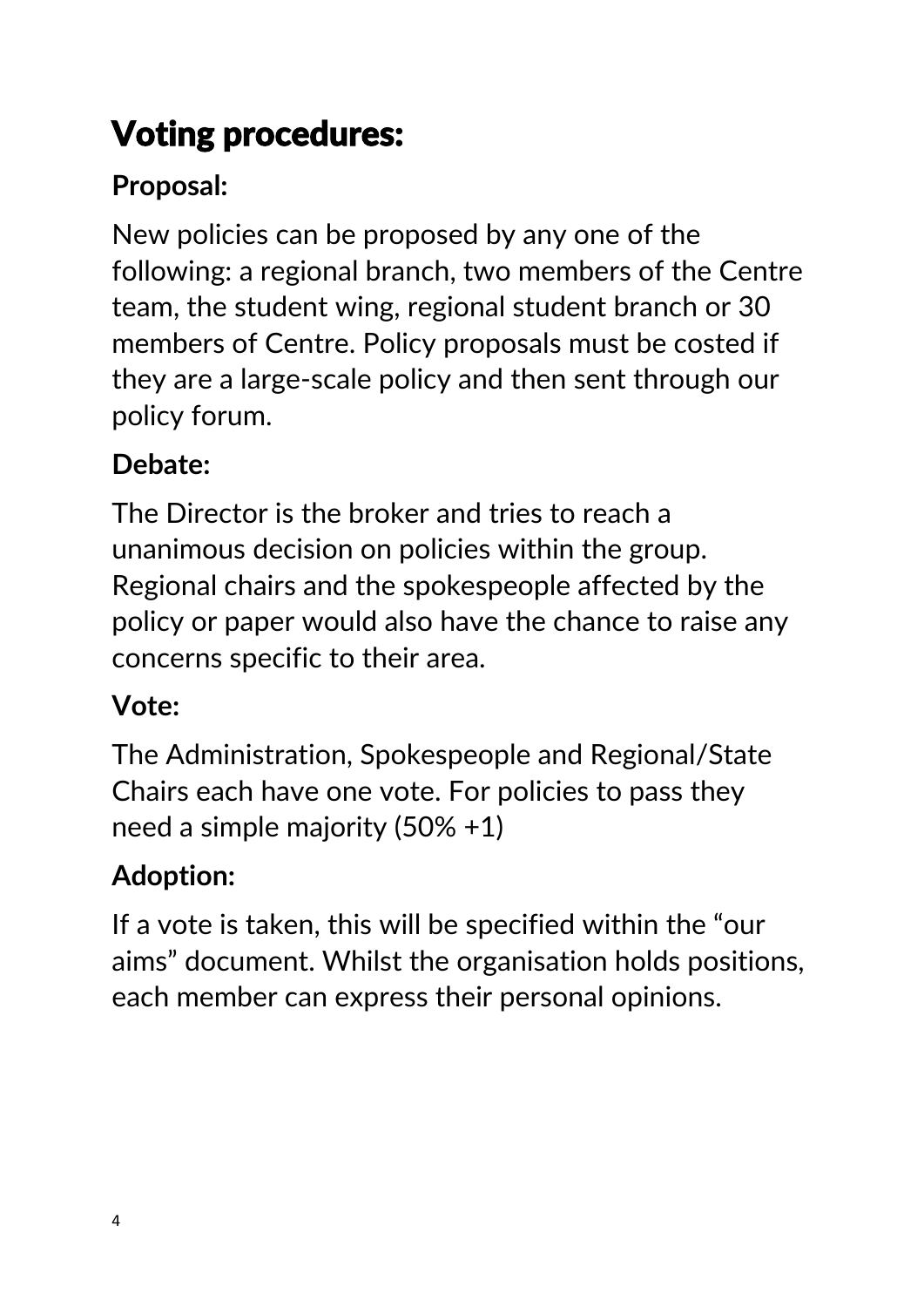# Additional voting procedures:

**Accepting new team members.** Members wanting to join the team should first send a CV if they have one or a smaller description of their previous experience and why they would like the position if they don't have one. The applicant should also let the person who is passing on their application onto the team know whether they have any large disagreements with Centre policy. Once this has been completed the full application including all of the questions the individual answers will be passes to our team who will have a majority vote on whether to accept the person.

**No confidence votes.** No confidence votes can be triggered if 10% of the team or 10% of members ask for one. They can be called for any member of the team including the Administration, Spokespeople and Regional/State Chairs. The question for the vote will be "do you have confidence in (name)?", the answers would be "Yes", "No" or "unsure". If a majority votes "Yes" then the person will be removed from their position. There may be no more than one confidence vote in a person per year. The main team can pass votes of no confidence in member of regional teams. Members of regional teams can also pass votes of no confidence in other members of their regional teams. The votes themselves should be called if: the team member is no longer a member of Centre, they have not been contactable for three weeks or they have not completed any work including papers,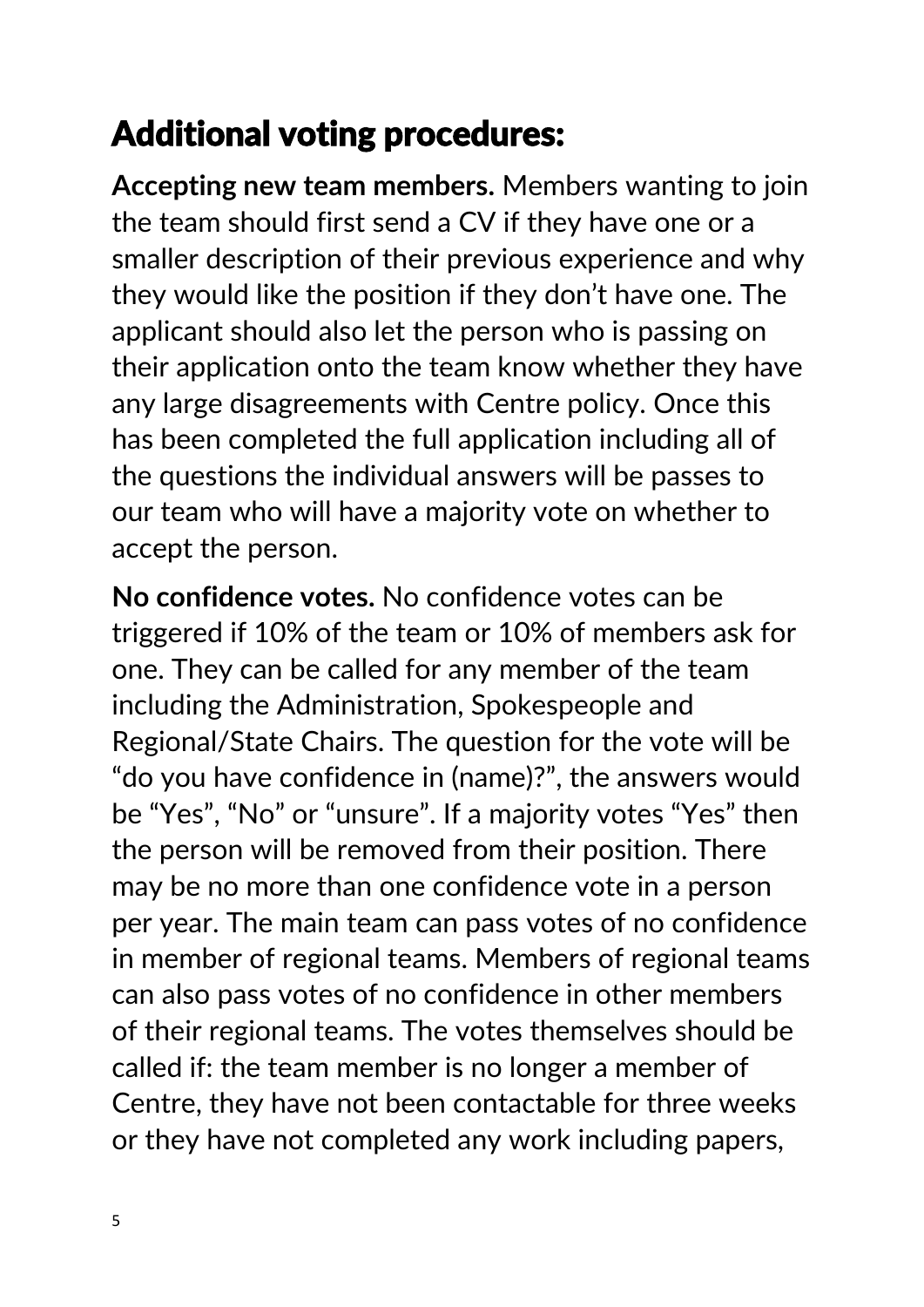articles, policy proposals, podcasts or more general work within Centre.

If a vote is a 50/50 split, then the vote is not passed.

# Meetings:

- One meeting on the second Wednesday of every month at 8pm unless this needs to be changed due to personal commitments of team members to plan the campaigns, paper releases and social media posts for the month coming.
- Social meetings are allowed if any member of the team requests one.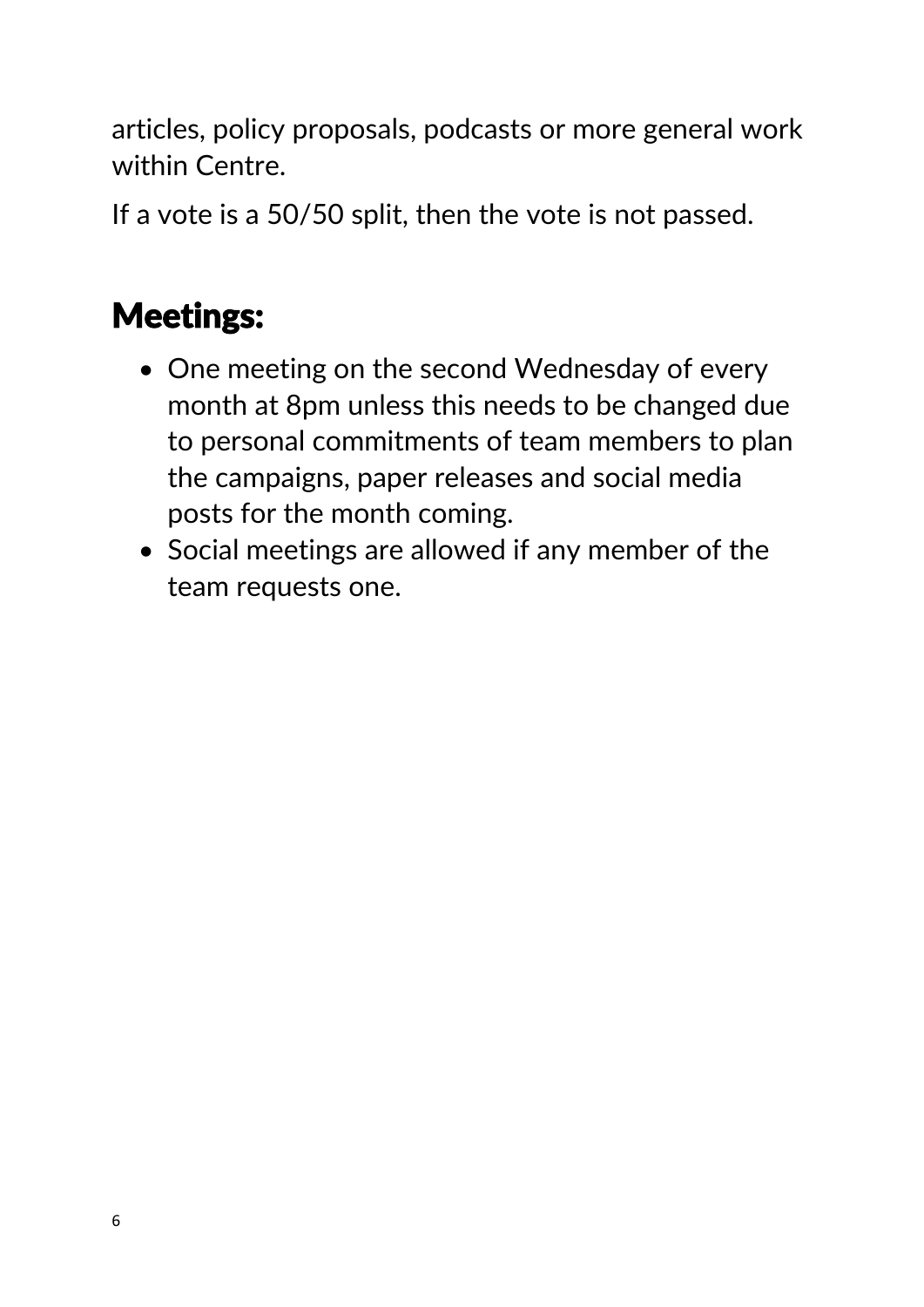# National, Student and Regional Branch powers:

## **National:**

Votes on and creation of new policies.

Donations.

# **Split between national, student and regional branches:**

Papers and articles can be released by any branch of Centre but must not conflict with the main Centre policies.

Running social media campaigns which can't conflict with Centre policies.

Events which can be either run by the main organisation or by individual orginisations such as a student branch. These tend to involve people from different sides of a debate but if they are specifically in support of a policy it should not conflict with Centre policy.

Membership, this includes membership of Centre as a whole, regional branches, student membership and student membership.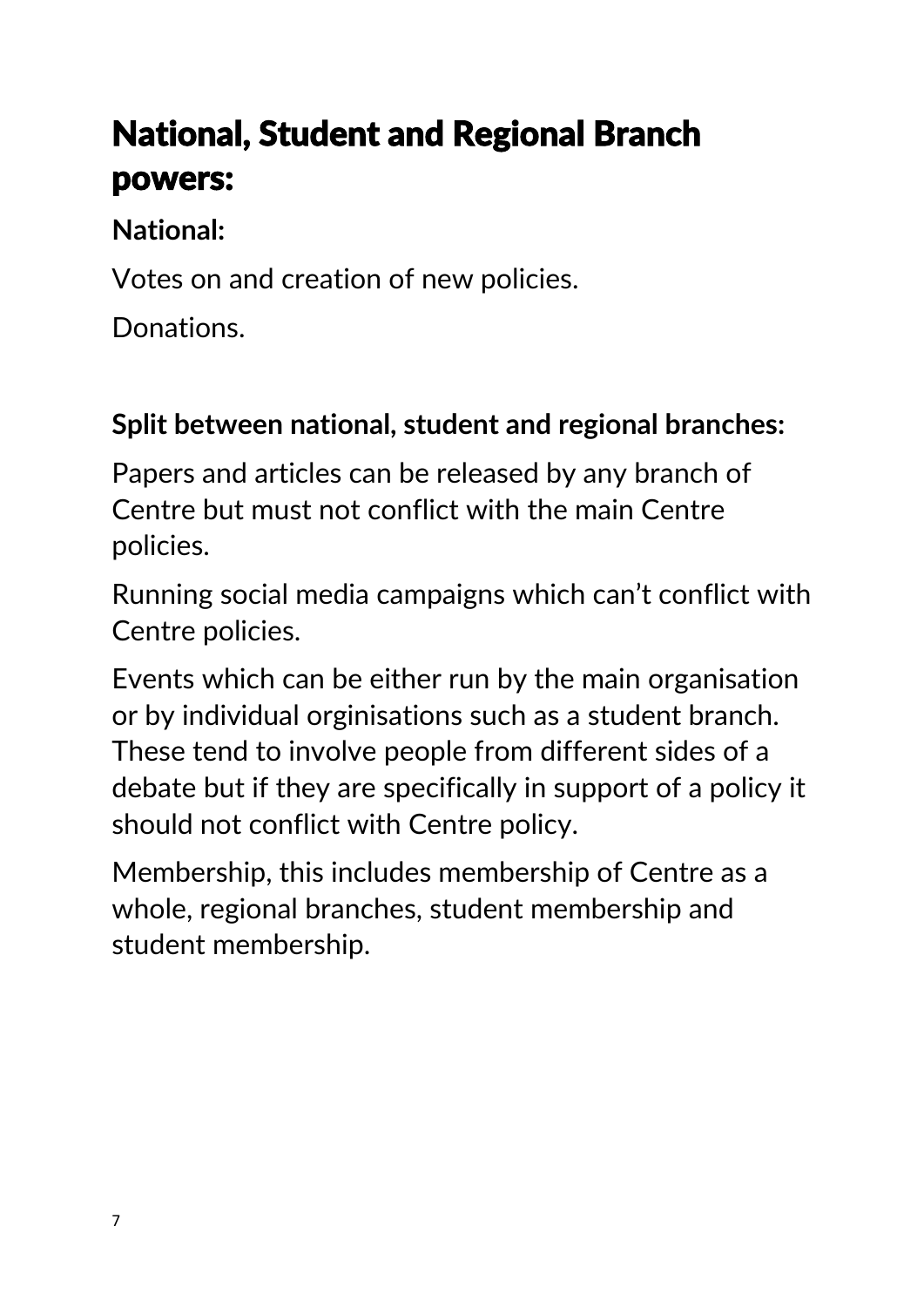# The Centre team:

The Centre team is the decision-making body within Centre for new policies, papers and campaigns. The team is sometimes also called the "Executive". The requirements to be on the team are:

• They must be members of Centre.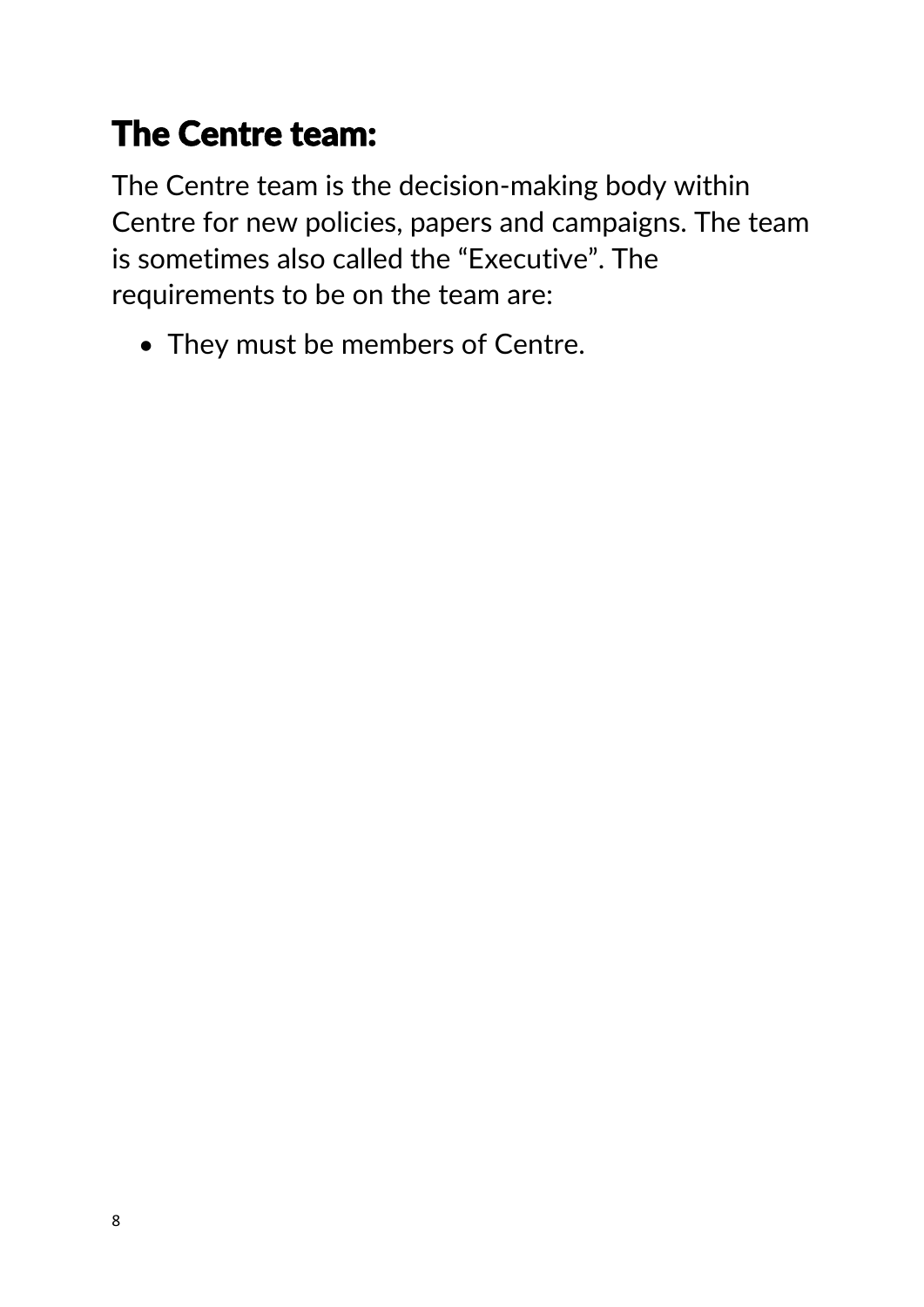# Administration:

# **Director.**

The Director of Centre is the most senior member of our organisation. In their role, they are required to:

- Acts as the main spokesperson for the organisation.
- Set the long-term goals of the organisation.
- Deal with the day to day running of Centre.
- Update the constitution, disability access and diversity monitoring key documents. They also sends emails on updates to policies such as safeguarding, privacy, constitutional, Disability access, membership, and any other key documents.
- This role will take around four to six hours a week.

# **Deputy Director.**

The Deputy Director is the second most senior role in Centre. In their role, they are required to:

- Work on our grassroots support by both helping to open and supporting new branches.
- Keep our existing partners up to date with our activities, papers we are writing and campaigns we are running.
- Agree new partnerships with other organisations.
- Support the director in their role and can temporarily take over if the Director is away or permanently if they leave their position.
- This role will take around two hours a week.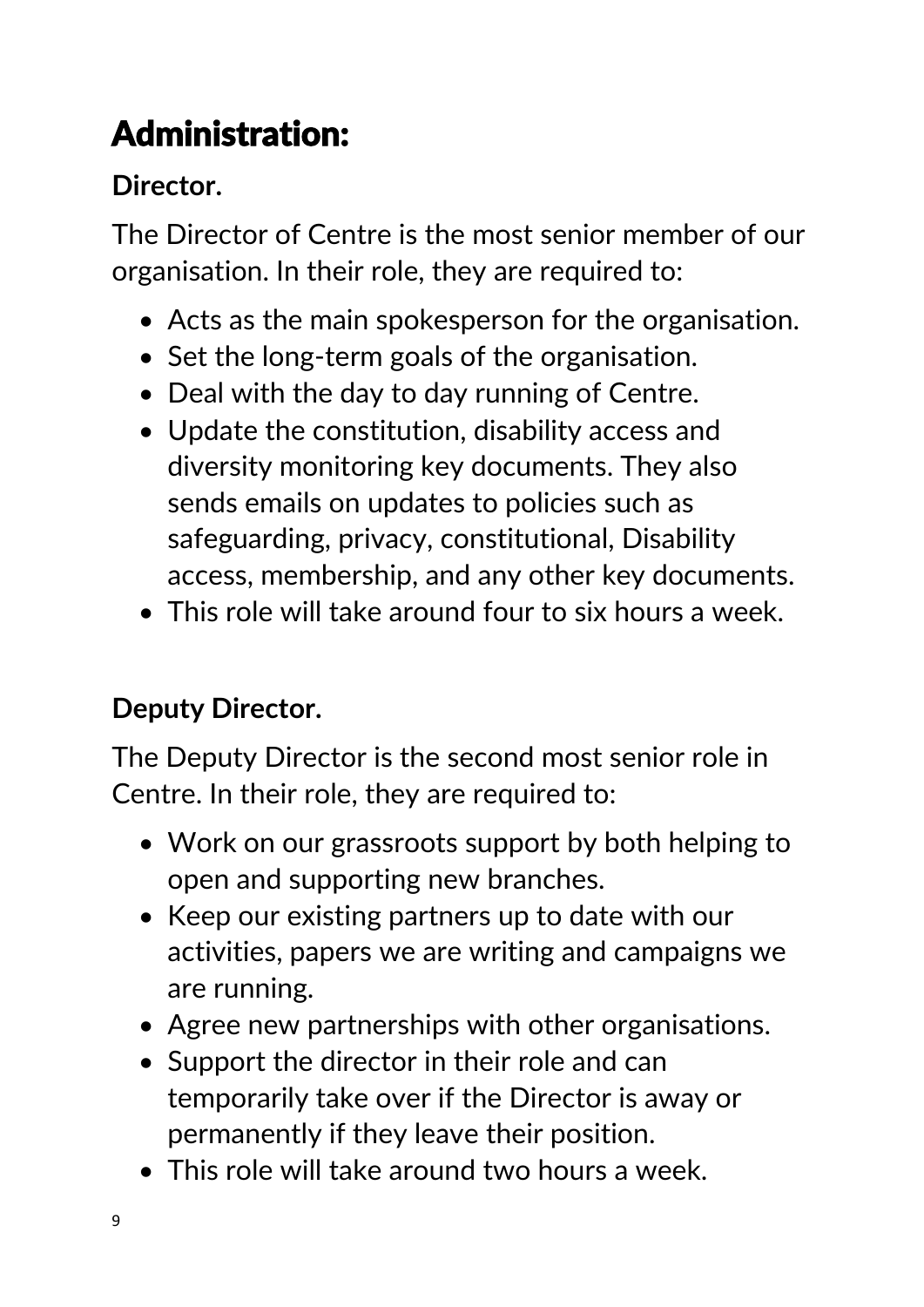# **Head of Policy.**

The Head of Policy and Partnerships is in charge of producing new papers and checking new policies. In their role, they are required to:

- Ensure papers and campaigns are completed on time and to oversee their progress.
- Check new papers, podcasts and articles for grammatical or policy-based mistakes.
- This role will take around two hours a week.

## **Head of Digital Communications.**

The digital campaigns manager is in charge of our social media pages and websites. In their role, they are required to:

- Update our website.
- Create and schedule posts for social media alongside the Digital Campaigns Team.
- Create new graphic styles and help to update our image.
- Heading our Digital Campaigns Team.
- This role will take around three hours week.

## **Treasurer.**

The Treasurer oversees the finances of Centre. In their role, they are required to:

• Check whether donations to Centre are permissible.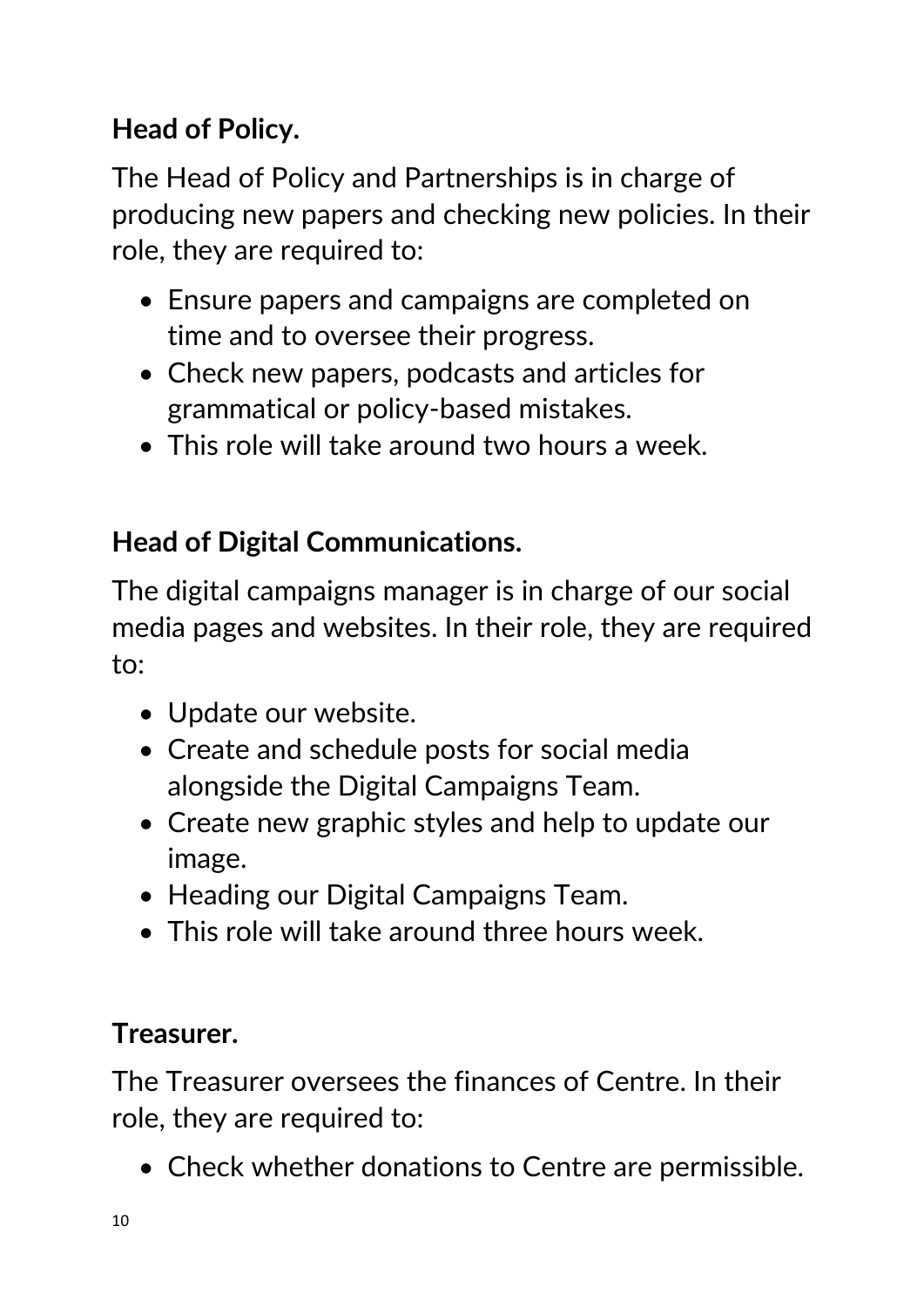- Manage Centre's bank account.
- Draw up and submit the accounts and the confirmation statement for Centre each year.
- Write up a more detailed financial statement for the Centre Website.
- Look for new potential donors.
- Ensure the Director of Centre is up to date with the accounts each month.
- This role will take around an hour a week.

## **Head of Membership Development.**

The Head of Membership Development helps to link up Centre with its members. In their role, they are required to:

- Check the membership list and updates it when new members join, existing members leave, or people renew their membership.
- Send monthly emails updating members on the current activities of Centre including new papers, policies, and any general news on the group.
- Runs the Centre Policy Forum.
- Keep the Director up to date on new members every two weeks.
- Manage votes by the team on new policies.
- Write up the minutes of each meeting.
- This role will take around two hours week.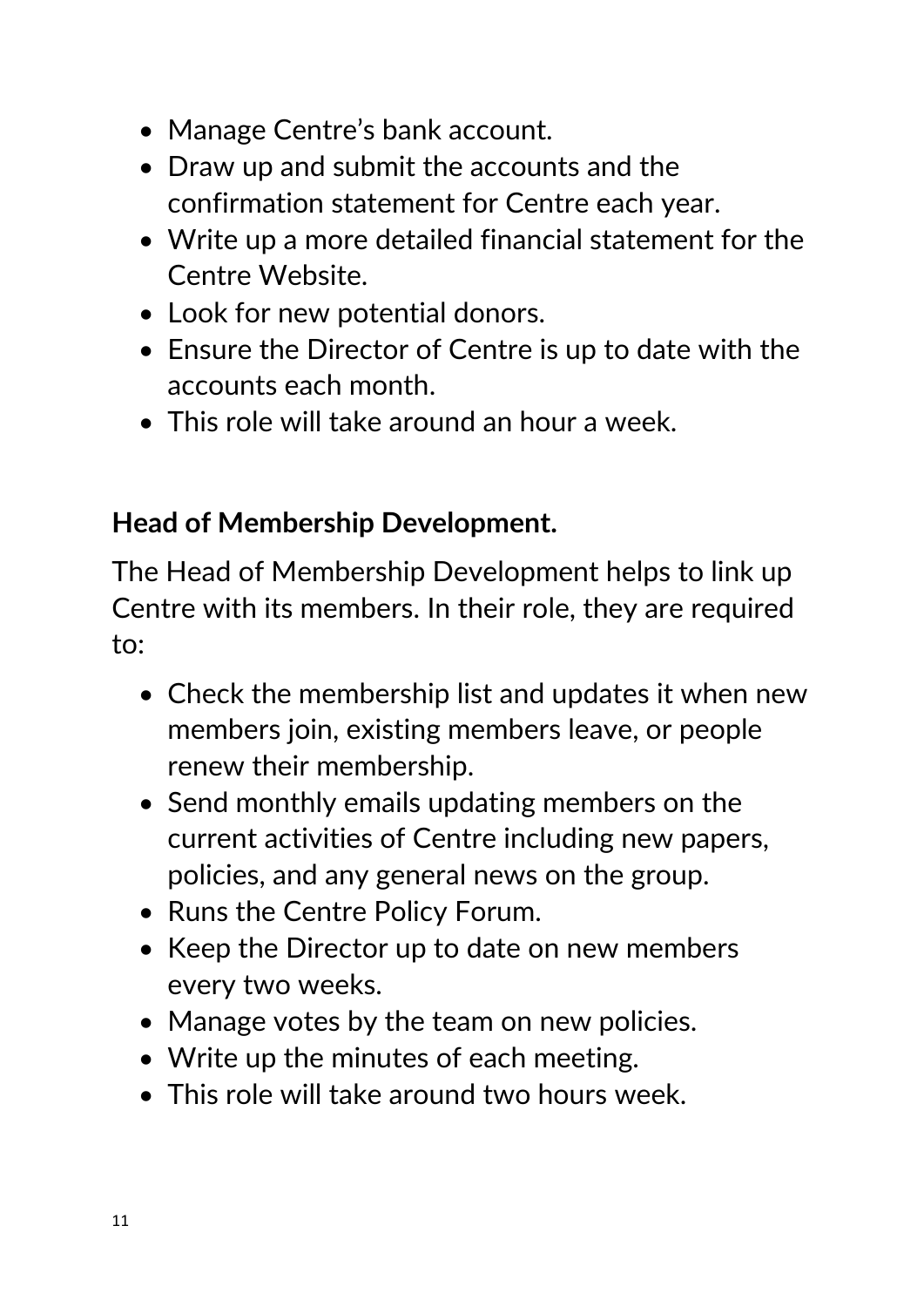## **Students Centre Chair.**

The Chair of our student's wing represents student members of Centre along with running their own wing of the organisation. In their role, they are required to:

- Run the social media pages for Centre students.
- Head up the students wing for Centre.
- This role will take around two hours week.

## **Students Centre Deputy Chair.**

The Deputy Chair of Centre Students is the second most senior role in Centre Students. In their role, they are required to:

- Support the Chair of Centre Students in their activities.
- This role will take around an hour week.

## **Press Officer.**

The Press Officer manages the relationship Centre has with media and news organisations. In their role, they are required to:

- Runs the press office which includes press releases or external press coverage of Centre or our team.
- Handles media appearances or articles outside of Centre.
- This role will require around two hours per week.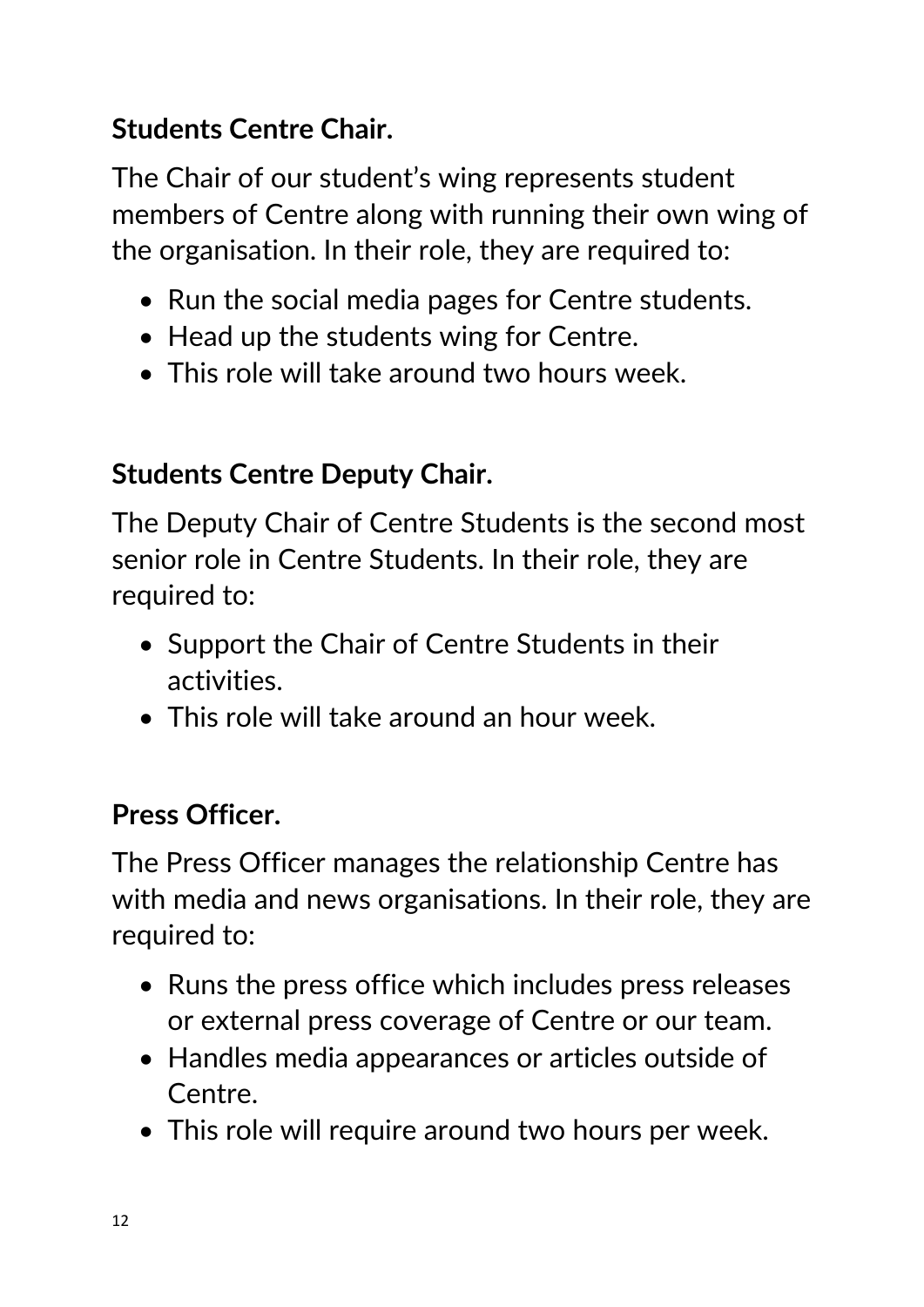## **Head of Events and Podcasts.**

Our Head of Events and Podcasts helps us to discuss ideas with members of other organisations. In their role, they are required to:

- Set up, arrange and chair events run by Centre. This includes panel events or in some cases one on one interviews.
- They are responsible for recording, editing and uploading podcasts which we do once a month.
- This role will require around three hours per week.

## **Data Protection Officer (DPO).**

The Data Protection Officer is an independent position within Centre that focuses on compliance with the General Data Protection Regulation (GDPR). In their role, they are required to:

- Be an expert in data protection.
- Report to the Administration of Centre on GDPR compliance.
- Helps to ensure Centre is GDPR complaint.
- Give advice on our data protection obligations and to inform and advise Centre and our team about our obligations to comply with the GDPR and other data protection law.
- Give advice on and to monitor Data Protection Impact Assessments (DPIAs).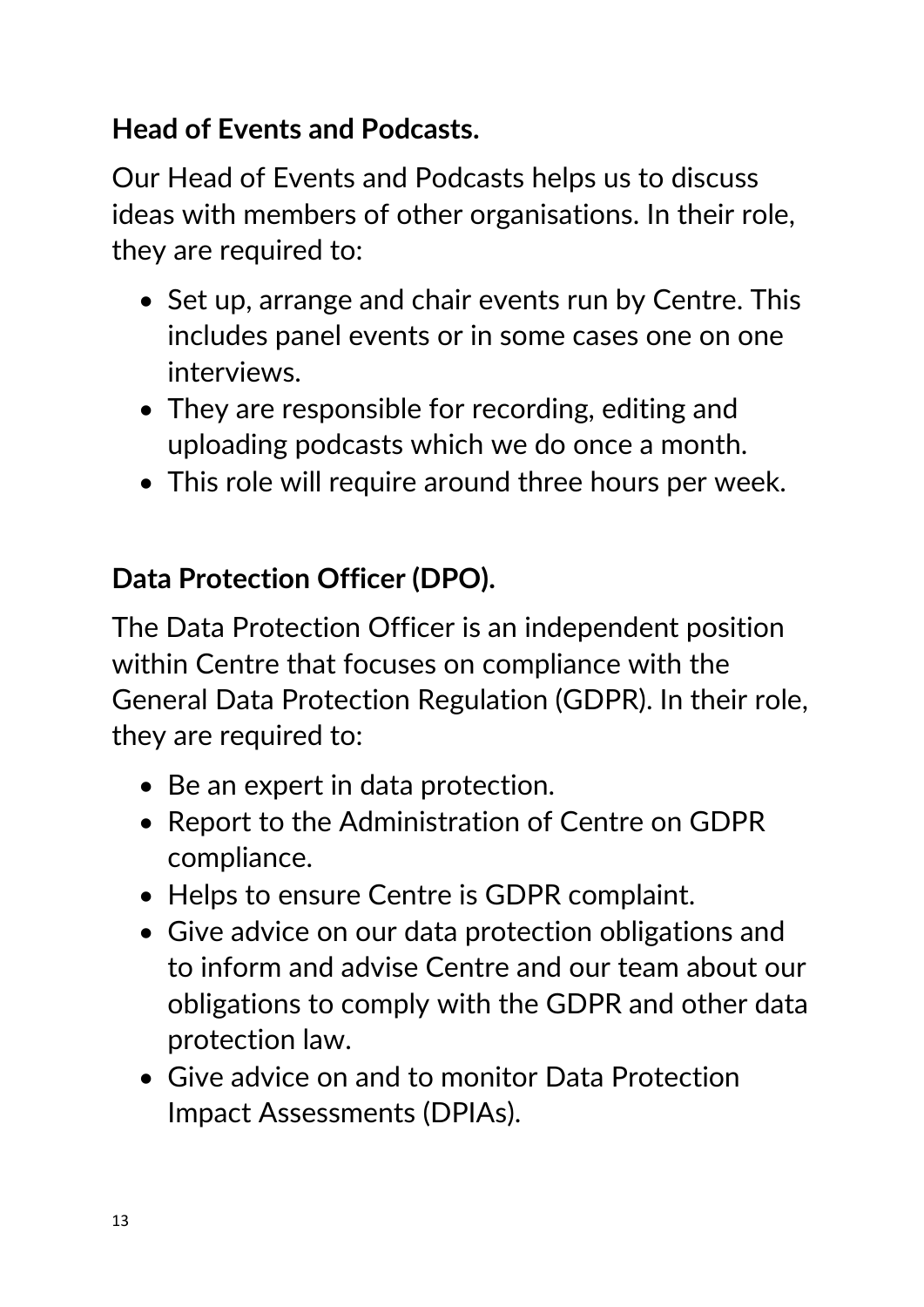- Act as a contact point for data subjects and the supervisory authority along with cooperating with the supervisory authority.
- to monitor compliance with the GDPR and other data protection laws, and with our data protection polices, including managing internal data protection activities; raising awareness of data protection issues, training staff and conducting internal audits;
- to be the first point of contact for supervisory authorities and for individuals whose data is processed (employees, customers etc).

The above points are altered from:

[https://ico.org.uk/for-organisations/guide-todata](https://ico.org.uk/for-organisations/guide-todata-protection/guide-to-the-general-data-protection-regulationgdpr/accountability-and-governance/data-protection-officers/)[protection/guide-to-the-general-data-protection](https://ico.org.uk/for-organisations/guide-todata-protection/guide-to-the-general-data-protection-regulationgdpr/accountability-and-governance/data-protection-officers/)[regulationgdpr/accountability-and-governance/data](https://ico.org.uk/for-organisations/guide-todata-protection/guide-to-the-general-data-protection-regulationgdpr/accountability-and-governance/data-protection-officers/)[protection-officers/](https://ico.org.uk/for-organisations/guide-todata-protection/guide-to-the-general-data-protection-regulationgdpr/accountability-and-governance/data-protection-officers/)

- Help to update Centre's privacy policy when required.
- This role should take up about an hour a week although this will vary between weeks if there are more or less GDPR related requests and queries.

## **Regional and State Chairs.**

We have positions for chairs in each region on England along with State Chairs in Scotland, Wales, and Northern Ireland. The sit on our administration to represent their branch. Each Chair is responsible for: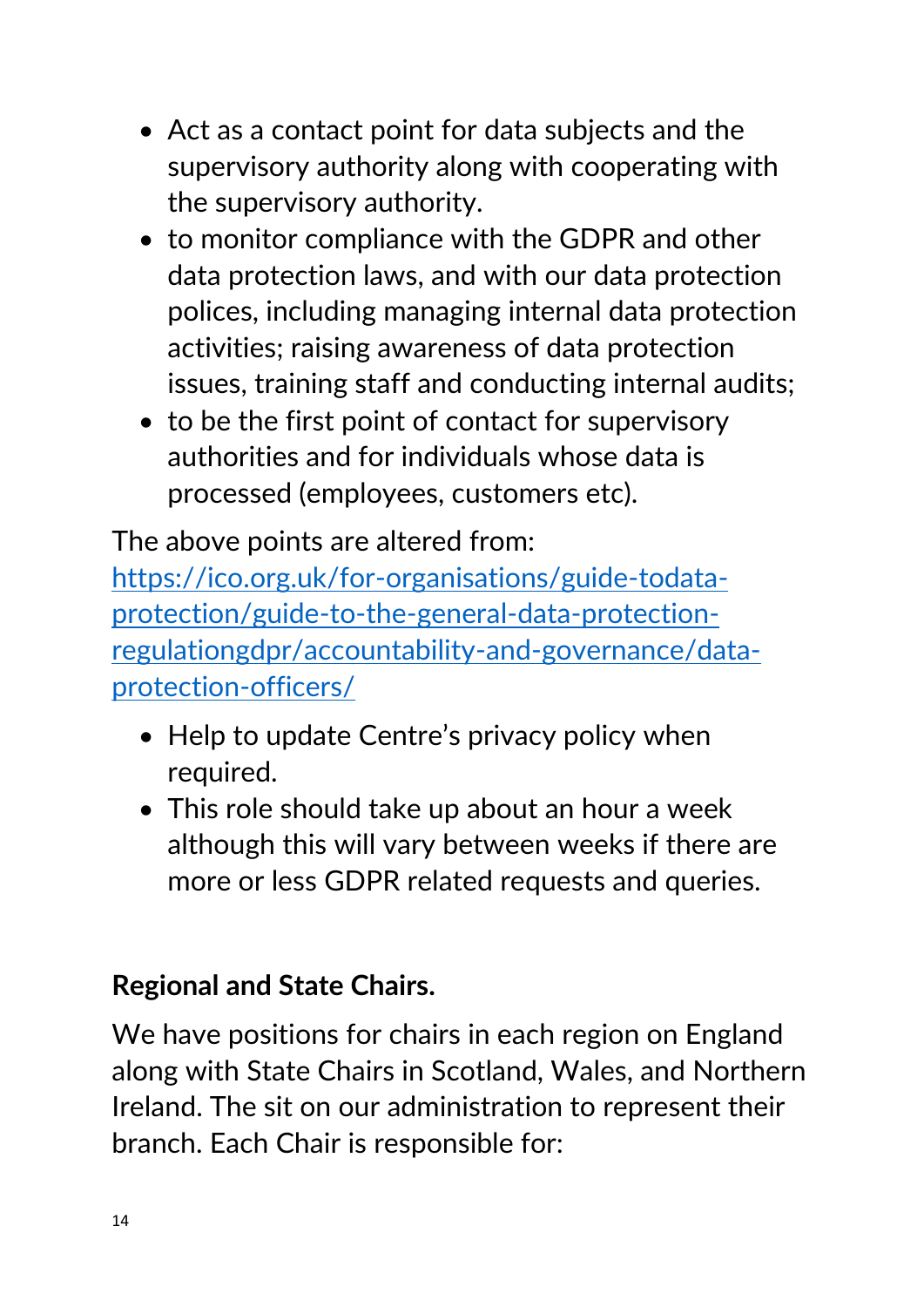- Increasing recruitment in that area.
- Highlighting policy proposals which are specific to the region or state they represent.
- A branch of communication for the regions/states with the Director/Deputy Director.
- Helping with one paper per year.
- This role will require around one hour per week.

# Spokespeople:

We have Spokespeople for Education, the Economy, Health Care, Environment, Democracy, Foreign Affairs, Social Security, Housing, Transport, Justice, Equality and Culture, Media and Sport. Spokespeople are responsible for:

- Producing one new paper for Centre per-year.
- Producing an article for our website once every two months.
- Collecting policy ideas from members relating to their area.
- This role will require around two hours per week.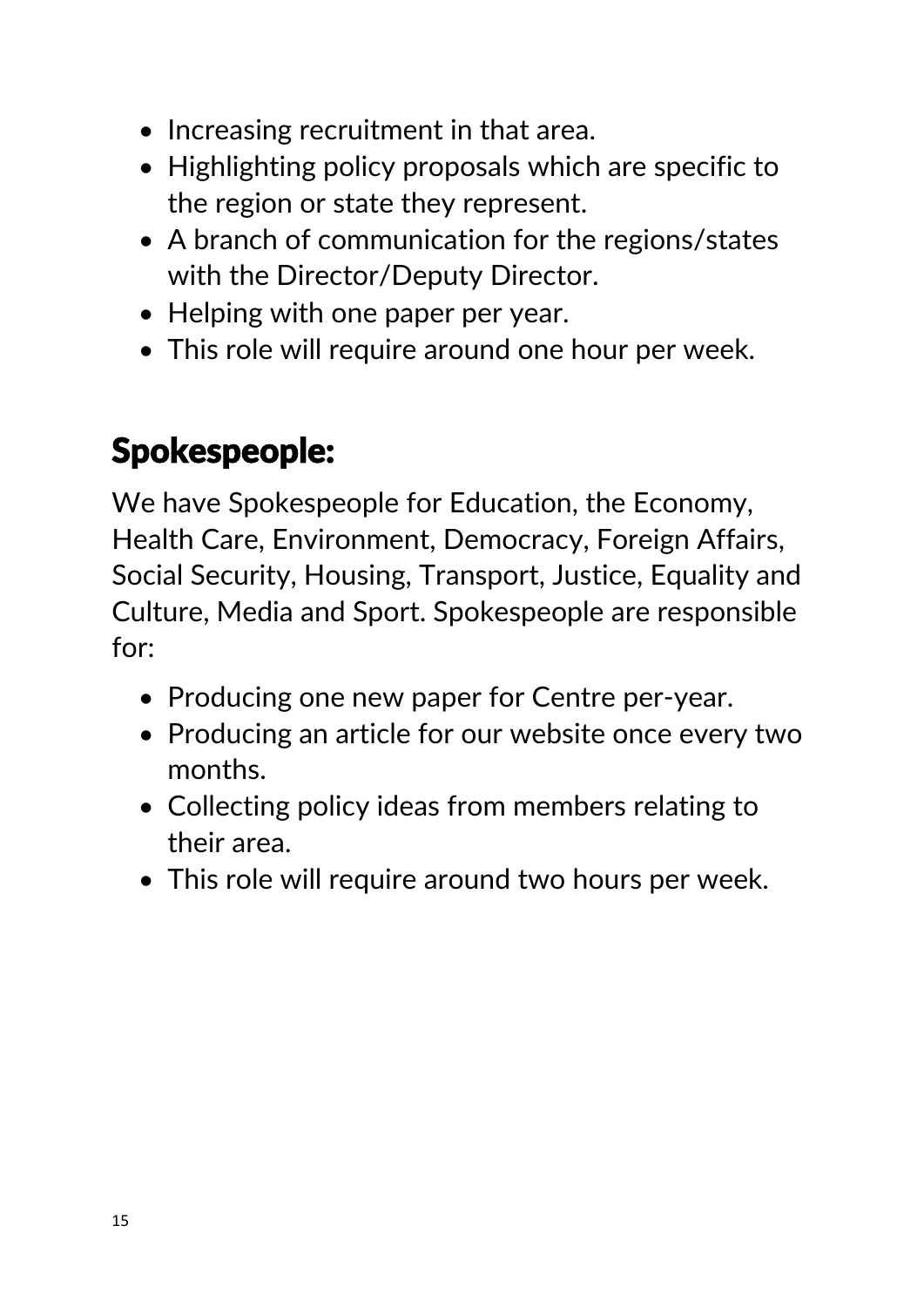# Regional/State teams:

We have positions for Regional Chairs in the South East, South West, London, the East Midlands, the West Midlands, Yorkshire and the Humber, the North West, the North East. We also have state Chairs in Wales, Scotland and Northern Ireland. To be a regional or state Chair members must:

• Be a member of Centre in that region.

## **Regional and State Chairs:**

Regional and State Chairs are responsible for running Centre's activities in that area. The position should be titled (name of state/region) Chair. An example is "Scotland Chair". In their role, they are required to:

Sit in regional or state executives and the Centre team. Their position is as stated in the Administration section. They can either fill the positions below or do these tasks themselves.

- Deal with the day to day running of the branch.
- This role will require around two hours per week.

## **Deputy chairs:**

The position should be titled (name of state/region) Deputy Chair. An example is "Scotland Deputy Chair". In their role, they are required to: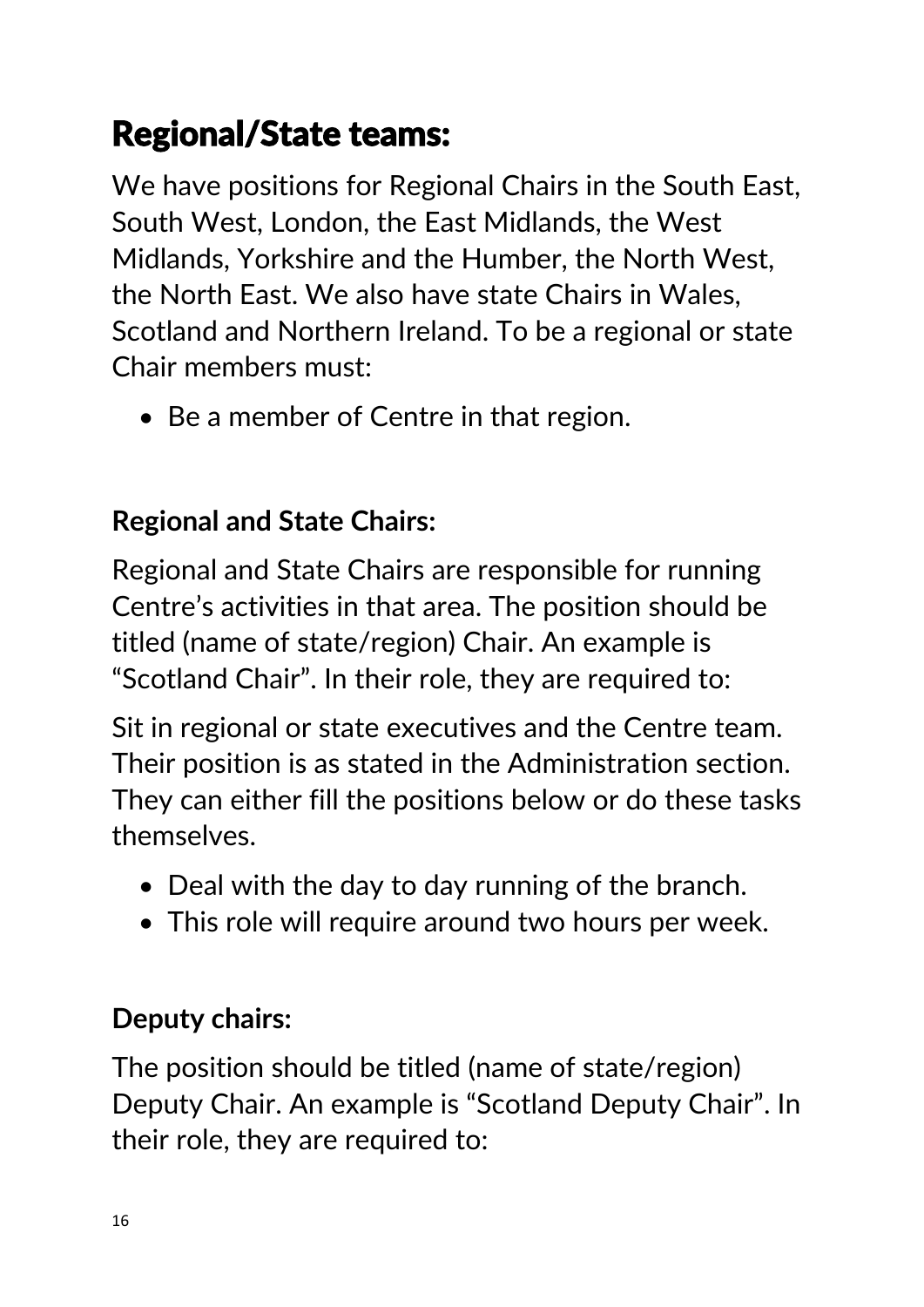- Take over from the Chair if they step down.
- Assist the Regional or State Chair in their role.
- This role will require around an hour per week.

#### **Regional Spokespeople and State Spokespeople:**

The title of this position should include the name of region or state and the Spokespersons area. This should read as: "Scotland Devolved Health Spokesperson". In their role, they are required to:

- Focus on regional or state specific issues such as devolution in Scotland, Wales and Northern Ireland. It also includes policies that are specific to certain areas such as education differences such as school types or local policies involving housing.
- Come up with policies specific to that area that aren't already covered by the UK wide Centre aims.
- Support Centres UK wide campaigns.
- This role will require around one hour per week.

#### **Regional social media heads:**

- Run the regional Facebook and Twitter branches. We require 3 posts on regional or state social media pages per week.
- This role will require around two hours per week.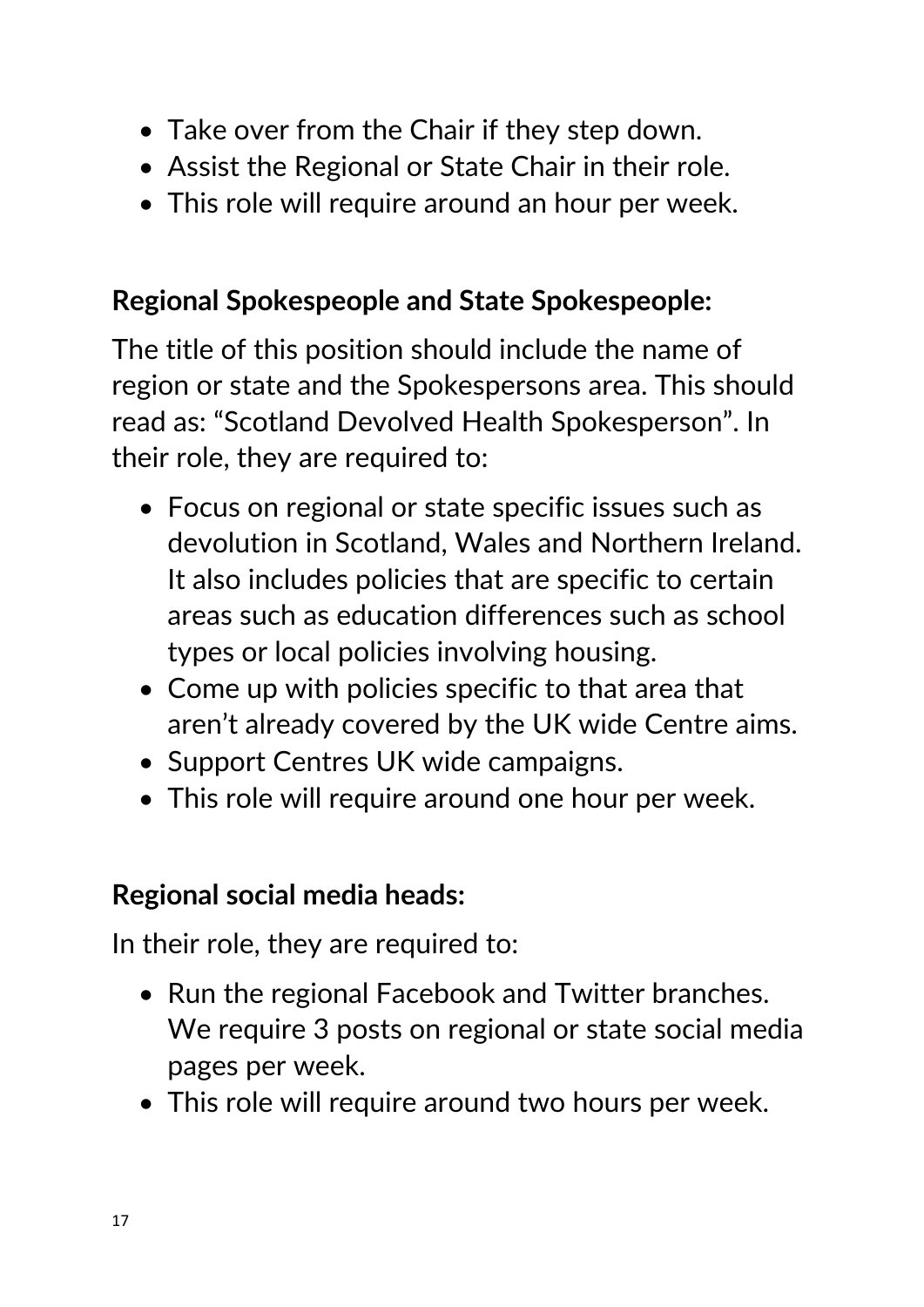#### **Regional and State Head of Membership Development:**

- Check on members joining in that region and engage them with regional or state activities.
- This role will require around an hour per week.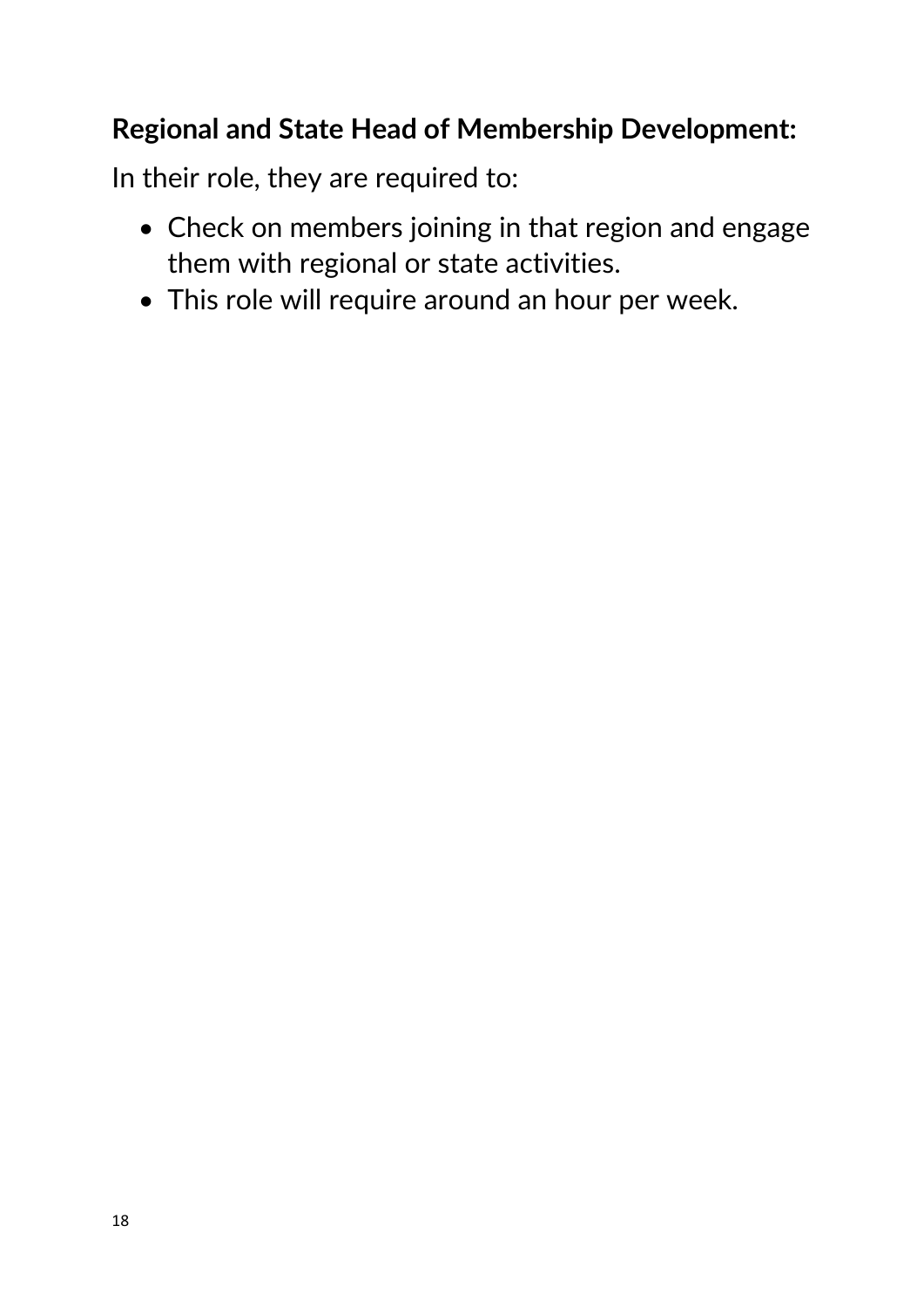# Digital Campaigns Team:

Our digital campaigns team consists of several member who run Centre's digital activities.

## **Head of Website Development:**

In their role, they are required to:

- Updates the website with new articles, team members, partners, petitions, documents, policies and events.
- This role will require around two hours per week.

## **Head of Photography and Video:**

In their role, they are required to:

- Creates and edits videos and photographs for Centre.
- This role will require around one hour per week.

## **Social Media Team:**

- This team produces cover text and graphics for our social media campaigns.
- Creates the graphics, writes the cover text and schedules the posts.
- This role will require around three hours per week.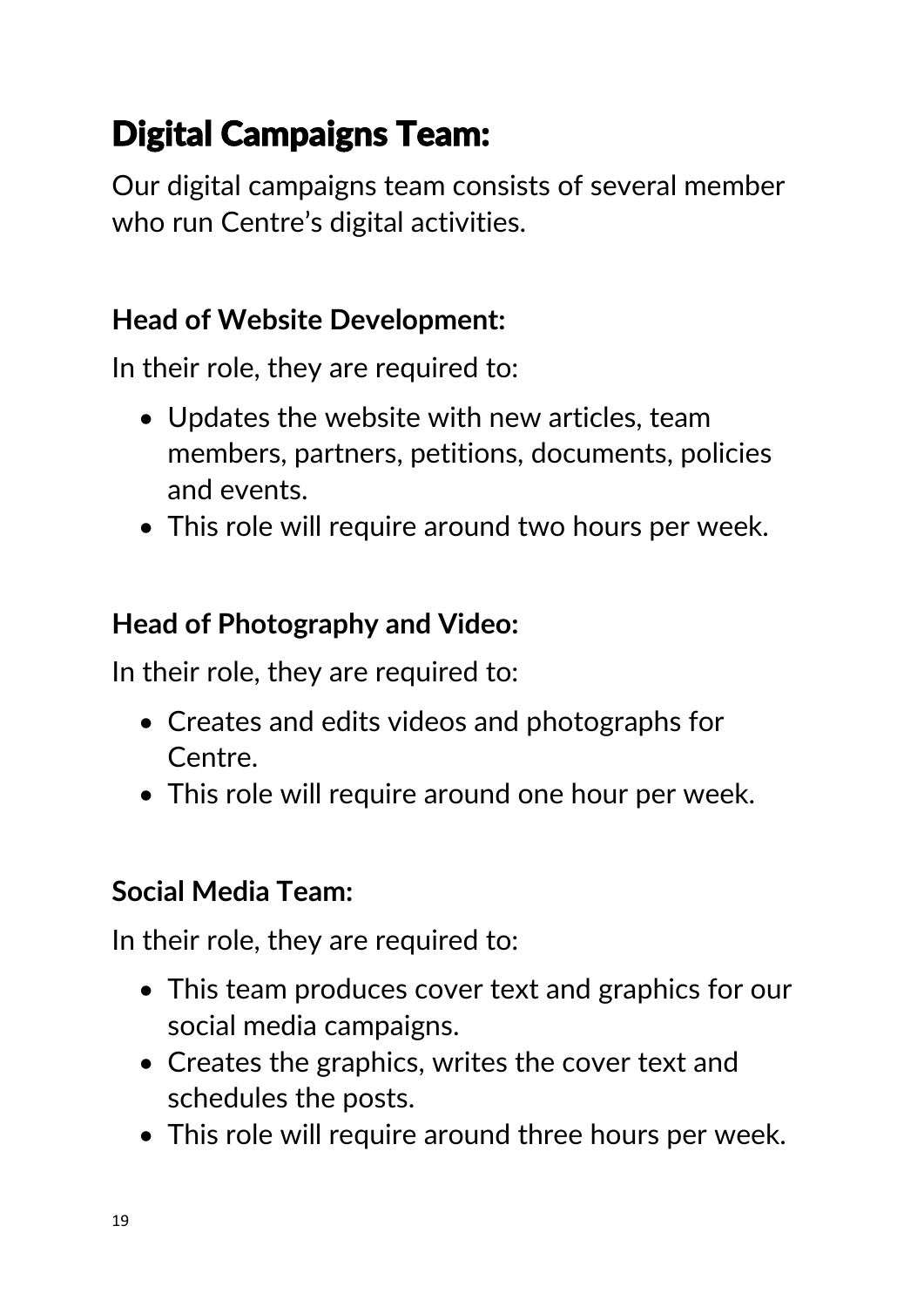# Independent Complaints:

## **Head of Complaints:**

In their role, they are required to:

- Remain independent which involves not holding another position within Centre or vote on policies.
- Respond to complaints, ensure complaints are anonymous, to give them a case number and to investigate the complaint making a decision on the complaint if necessary.
- Helps the Deputy Head of Complaints in providing new sections for the complaints procedure, the whistle blowing policy and investigations into minor issues.
- Due to the nature of this role involving ongoing complaints the person holding it must give us four weeks' notice if they decide to leave the position.
- The number of hours this role will take each week will depend on the number of complaints, minor investigations or whistleblowing reports we receive.

## **Deputy Head of Complaints:**

- Remain independent which involves not holding another position within Centre or vote on policies.
- Respond to complaints if there the complaint involves or there is a conflict of interest with the Head of Complaints. This can involve responding to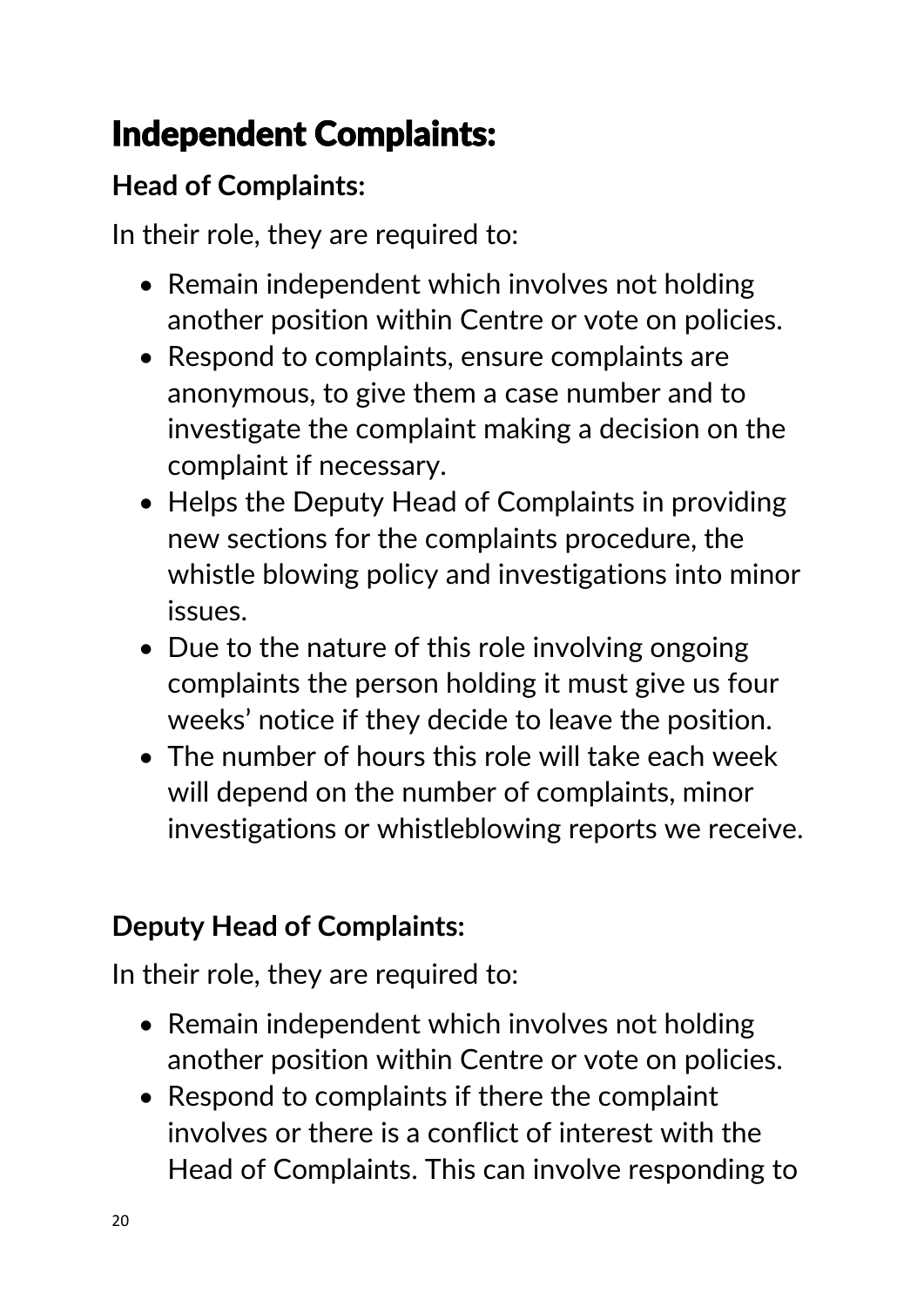complaints, ensuring they are anonymous, giving them a case number and investigates the complaint making a decision on the complaint if necessary.

- Due to the nature of this role involving ongoing complaints the person holding it must give us four weeks' notice if they decide to leave the position.
- The number of hours this role will take each week will depend on the number of complaints, minor investigations or whistleblowing reports we receive.

#### **Pastoral Care Officer and Head of Safeguarding:**

- Remain independent which involves not holding another position within Centre or vote on policies.
- Support people under 18 and adults with additional needed before, during and after complaints.
- Ensuring at least one is present at events where there are vulnerable members or those under 18 are safe.
- Giving basic training to other members of Centre in how what Centres safeguarding rules are and how to report or deal with issues.
- The number of hours this role will take each week will depend on the number of complaints, minor investigations or whistleblowing reports we receive.
- Due to the nature of this role involving ongoing complaints the person holding it must give us four weeks' notice if they decide to leave the position.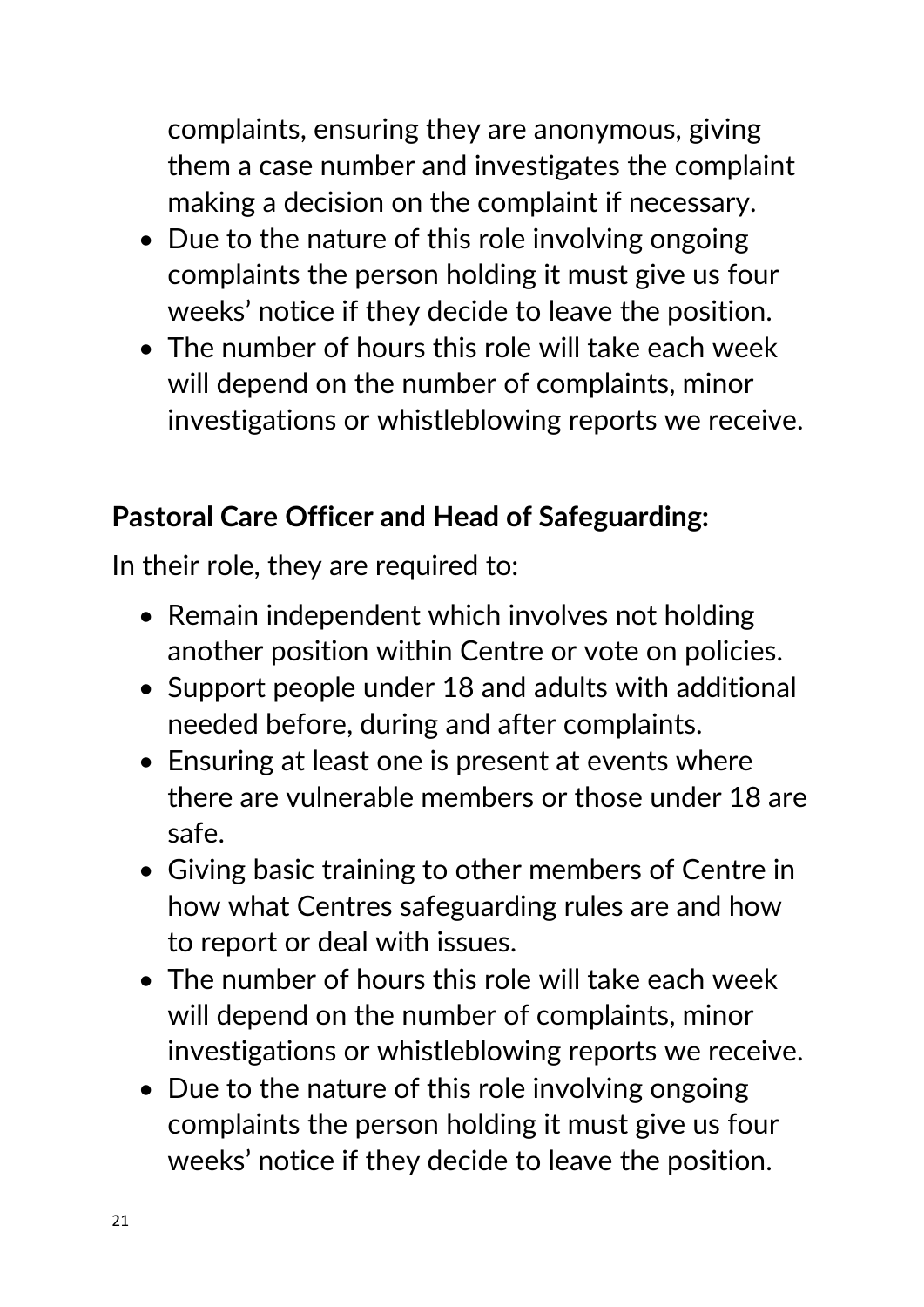# Our members:

Outside of the team, we also have our grassroots which is our general membership.

**Membership.** Membership of Centre is free. This allows members to propose policies through the [policy forum](https://www.facebook.com/groups/CentrePolicyForum) or to send us online content through the [digital campaigns](https://www.facebook.com/groups/696284520803848)  [page](https://www.facebook.com/groups/696284520803848) for our social media pages or website. By becoming a member of Centre, you agree to support the group's main principles, abide by our membership terms and our code of conduct. Membership may be withdrawn if you bring the group onto disrepute.

# Rules on complaints within Centre:

Complaints will be delt with by our complaints procedure which can be used if a member breaks our code of conduct. We also have a minor issues procedure if members for smaller issues that don't break the code of conduct alongside a whistleblowing procedure for internal issues with the functioning of the organisation or its members. Finally, we have a safeguarding procedure to ensure any safeguarding breaches are reported.

As an organisation our procedures govern how complaints or issues are delt with. We will, however, not allow the use of any Non-Disclosure Agreements (NDA's) within Centre.